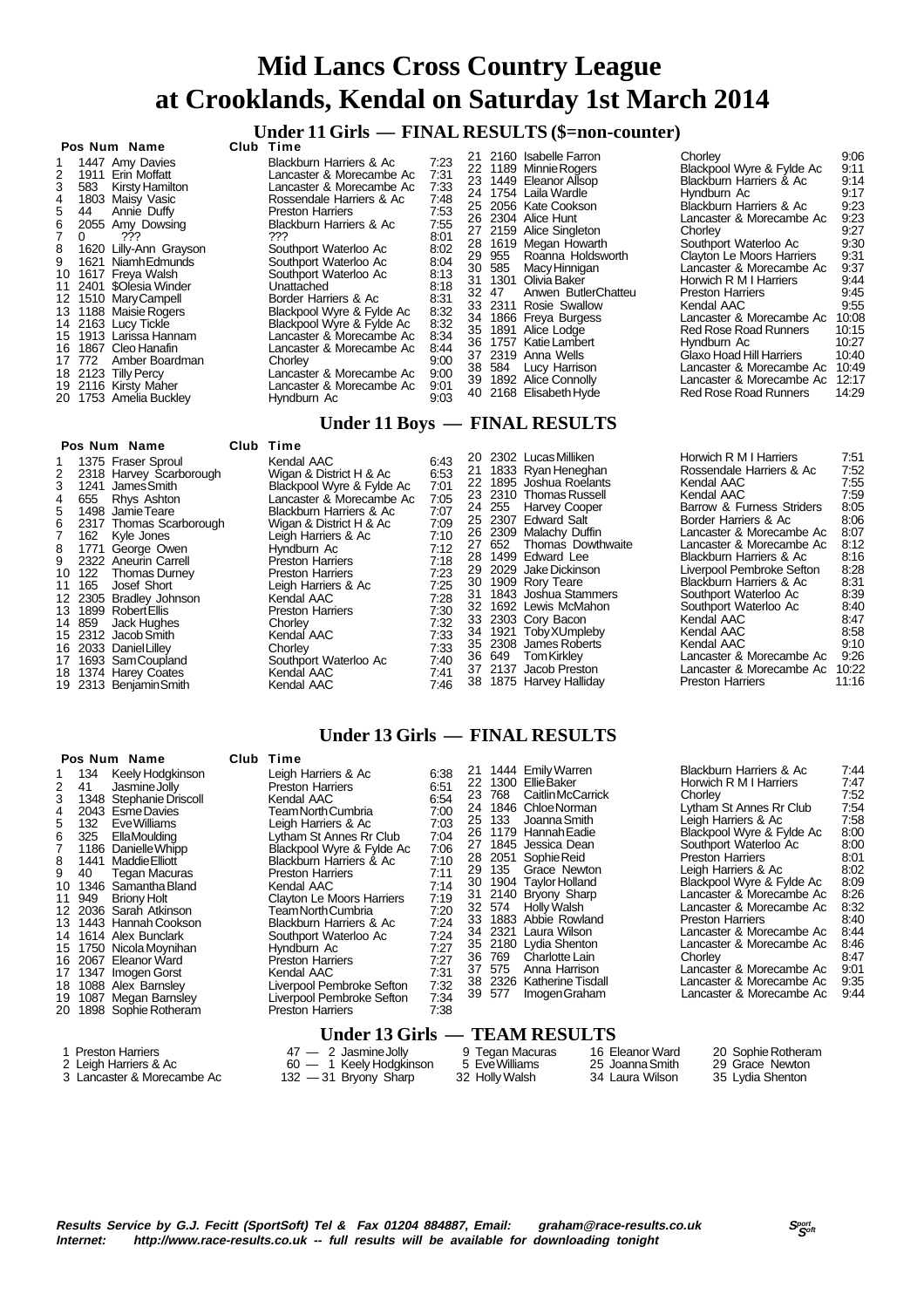**Race 4 - Under 13 Boys — FINAL RESULTS**

#### **Pos Num Name Club Time** 1 923 Jack DeeIngham Wigan & District H & Ac 10:12 2 2306 James Salt Border Harriers & Ac 10:36<br>3 1240 Benjamin Preddy Blackpool Wyre & Fylde Ac 10:37 3 1240 Benjamin Preddy Blackpool Wyre & Fylde Ac 10:37 4 154 Kristian Wade Leigh Harriers & Ac 10:53<br>5 1236 George Robinson Blackpool Wyre & Fylde Ac 10:58 5 1236 George Robinson Blackpool Wyre & Fylde Ac 10:58<br>6 631 Shea Hannam Lancaster & Morecambe Ac 11:03<br>7 638 Kieran Blackburn Lancaster & Morecambe Ac 11:05 6 631 Shea Hannam Lancaster & Morecambe Ac 11:03 7 638 Kieran Blackburn Lancaster & Morecambe Ac 11:05 8 2316 George Scarborough Wigan & District H & Ac 11:05<br>9 155 Joseph Wane Leigh Harriers & Ac 11:11 9 155 Joseph Wane Leigh Harriers & Ac 11:11 Leigh Harriers & Ac 11:18<br>Wigan & District H & Ac 11:25 11 2174 Matthew Lynch Wigan & District H & Ac 11:25<br>12 2182 James Stanley Lancaster & Morecambe Ac 11:27<br>13 1406 Timothy Barnes Pendle Athletic Club 11:30 12 2182 James Stanley Lancaster & Morecambe Ac 11:27 13 1406 Timothy Barnes Pendle Athletic Club 11:30 14 1842 Joshua Pieles **14 1842 Joshua Pieles 14 1842**<br>15 161 BillyBlain **Southport Waterloo Ac** 11:32 15 161 Billy Blain Leigh Harriers & Ac 11:38<br>16 846 Ben Hughes Chorley 11:40 16 846 Ben Hughes Chorley Chorley 11:40<br>17 116 Luke Parker Chorles Preston Harriers 11:41 17 116 Luke Parker Preston Harriers 11:41<br>18 1052 Thomas Bradley Clayton Le Moors Harriers 11:51 18 1052 Thomas Bradley Clayton Le Moors Harriers 11:51 Barrow & Furness Striders 20 1153 Robert Askew Helm Hill 11:56<br>21 633 Joe Kirkley **11:56** Lancaster & Morecambe Ac 12:03 21 633 Joe Kirkley Lancaster & Morecambe Ac 12:03 22 2058 Lucas White Leigh Harriers & Ac 12:09 23 645 Tyler Hannafin Lancaster & Morecambe Ac 12:10 Liverpool Pembroke Sefton 12:27<br>Lancaster & Morecambe Ac. 12:38 Lancaster & Morecambe Ac 12:38<br>Liverpool Pembroke Sefton 12:41 26 12.56<br>26 Liverpool Pembroke Sefton 12:41<br>251 Lancaster & Morecambe Ac 27 639 Matthew Bunce<br>
26 1117 Alex Laing<br>
27 643 Harry Shaw Lancaster & Morecambe Ac 12:31<br>
28 1924 Euan Marsden<br>
28 1924 Euan Marsden<br>
28 1924 Euan Marsden<br>
28 1924 Euan Marsden<br>
29 1924 Euan Marsden<br>
29 1924 Euan Marsden 28 1924 Euan Marsden **Preston Harriers 13:00**<br>29 2035 Adam Quinn Clayton Le Moors Harriers 13:00 29 2035 Adam Quinn Clayton Le Moors Harriers 13:07 30 1288 Conner O'Hara Glaxo Hoad Hill Harriers 13:09 31 1411 Harvey Van Geffen Pendle Athletic Club 13:25<br>32 2320 Sam Walker Glaxo Hoad Hill Harriers 13:26<br>33 634 Alex Gilhesphy I ancaster & Morecambe Ac 13:46 32 2320 Sam Walker<br>33 634 Alex Gilhesphy Experience Figure Francisco<br>Lancaster & Morecambe Ac 13:46<br>Lancaster & Morecambe Ac 14:20 34 1879 Henry Connolly Lancaster & Morecambe Ac 14:20 35 1922 Joey XUmpleby Kendal AAC 14:39 36 1056 Daniel Bradley Clayton Le Moors Harriers 15:06 37 1829 Ewan Heneghan **Race 4 - Under 13 Boys — TEAM RESULTS**<br>38 — 4 Kristian Wade 9 Joseph Wane 10 Ben McLaughlin 1 Leigh Harriers & Ac 38 — 4 Kristian Wade 9 Joseph Wane 10 Ben McLaughlin 15 Billy Blain<br>2 Lancaster & Morecambe Ac 3 46 — 6 Shea Hannam 7 Kieran Blackburn 12 James Stanley 21 Joe Kirkley<br>3 Lancaster & Morecambe Ac 'B' 10 2 Lancaster & Morecambe Ac 46 — 6 Shea Hannam 7 Kieran Blackburn 12 James Stanley 21 Joe Kirkley 3 Lancaster & Morecambe Ac 'B'  **Race 4 - Under 15 Girls — FINAL RESULTS Pos Num Name Club Time** 1434 Grace Handley Blackburn Harriers & Ac 11:02<br>1175 Jessica Rogers Blackpool Wyre & Fylde Ac 11:45 2 1175 Jessica Rogers Blackpool Wyre & Fylde Ac 11:45 3 1437 Megan Clarkson Blackburn Harriers & Ac 11:53 12:06 1125 Imogen Burrow 12:06<br>12:11 1078 Charlotte Mawdslev 12:06 Liverpool Pembroke Sefton 5 1078 Charlotte Mawdsley Liverpool Pembroke Sefton 12:11 6 1745 Emma Guilfoyle Hyndburn Ac 12:15 7 1124 Mia Senior Helm Hill 12:42 1746 Charlie Coy 9 1431 Kelsey Rutherford Blackburn Harriers & Ac 12:44 10 2177 Meisha Watson **Pendle Athletic Club 13:01**<br>11 28 Lydia Edmondson Preston Harriers 13:18 11 28 Lydia Edmondson Preston Harriers 13:18<br>12 559 Shannon Perry Lancaster & Morecambe Ac 13:38 12 559 Shannon Perry Lancaster & Morecambe Ac 13:38 Blackpool Wyre & Fylde Ac 13:58<br>Blackburn Harriers & Ac 14:02 14 1438 Mollie Morton Blackburn Harriers & Ac 14:02 15 758 Hannah Lain Chorley 14:22  **Race 4 - Under 15 Girls — TEAM RESULTS** 1 Blackburn Harriers & Ac 27 — 1 Grace Handley 3 Megan Clarkson 9 Kelsey Rutherford 14 Mollie Morton

#### **Race 5 - Under 15 Boys — FINAL RESULTS**

| Pos Num Name<br>1 2300 Elliot Matier<br>2 1234 Connor Finlayson<br>3 1372 Alexander Burkett<br>4 1396 Matthew Thompson<br>5 1395 Luke Thompson<br>6 1228 Thomas Matthews<br>7 620 Georae Tostein<br>8 2179 Joe Birtwhistle<br>9 1681 Chris Rimmer<br>10 2324 Thomas Mason |  | Club Time<br>Team North Cumbria<br>Blackpool Wyre & Fylde Ac<br>Kendal AAC<br>Pendle Athletic Club<br>Pendle Athletic Club<br>Blackpool Wyre & Fylde Ac 14:11<br>Lancaster & Morecambe Ac 14:14<br>Lancaster & Morecambe Ac 14:20<br>Southport Waterloo Ac<br>Wigan & District H & Ac | 13:23<br>13:25<br>13:27<br>13:37<br>13:42<br>14:21<br>14:25 |  |  | 11 249 Jonty Dacre<br>12 1227 Alexander Hamilton<br>13 2164 Ben Dowsing<br>14 1044 Curtis Holt<br>15 1941 Jamie Hardy<br>16 1405 Gregan Baker<br>17 1402 Jacob Van Geffen<br>18 1151 Brandon Brookes<br>19 1547 Aaron Campell |  | Barrow & Furness Striders<br>Blackpool Wyre & Fylde Ac<br>Blackburn Harriers & Ac<br>Clayton Le Moors Harriers<br>Lancaster & Morecambe Ac<br>Pendle Athletic Club<br>Pendle Athletic Club<br>HelmHill<br>Border Harriers & Ac | 14:55<br>15:08<br>15:09<br>15:13<br>15.20<br>15:32<br>16:17<br>16:57<br>21:31 |
|---------------------------------------------------------------------------------------------------------------------------------------------------------------------------------------------------------------------------------------------------------------------------|--|---------------------------------------------------------------------------------------------------------------------------------------------------------------------------------------------------------------------------------------------------------------------------------------|-------------------------------------------------------------|--|--|-------------------------------------------------------------------------------------------------------------------------------------------------------------------------------------------------------------------------------|--|--------------------------------------------------------------------------------------------------------------------------------------------------------------------------------------------------------------------------------|-------------------------------------------------------------------------------|
|---------------------------------------------------------------------------------------------------------------------------------------------------------------------------------------------------------------------------------------------------------------------------|--|---------------------------------------------------------------------------------------------------------------------------------------------------------------------------------------------------------------------------------------------------------------------------------------|-------------------------------------------------------------|--|--|-------------------------------------------------------------------------------------------------------------------------------------------------------------------------------------------------------------------------------|--|--------------------------------------------------------------------------------------------------------------------------------------------------------------------------------------------------------------------------------|-------------------------------------------------------------------------------|

#### **Race 5 - Under 15 Boys — TEAM RESULTS**

1 Pendle Athletic Club **42 — 4 Matthew Thompson** 5 Luke Thompson 16 Gregan Baker 17 Jacob Van Geffen

#### **Race 5 - Under 17 Women — FINAL RESULTS**

 **Pos Num Name Club Time**

|  | 558 Georgia Hannam      | Lancaster & Morecambe Ac 14:16 6 941 Bethany Quinn |         |     |                       | <b>Clayton Le Moors Harriers</b> | 16:47 |
|--|-------------------------|----------------------------------------------------|---------|-----|-----------------------|----------------------------------|-------|
|  | 2 1171 Molly Betmead    | Blackpool Wyre & Fylde Ac 14:48                    |         |     | 1430 Phoebe Howe      | Blackburn Harriers & Ac          | 17:09 |
|  | 3 1780 Rebecca Flanagan | Rossendale Harriers & Ac                           | 15:21   | - 8 | 1429 Rhiannon Wickham | Blackburn Harriers & Ac          | 17:35 |
|  | 4 1428 Katie Buckingham | Blackburn Harriers & Ac                            | 15:44 9 |     | 1173 Rebecca Terras   | Blackpool Wyre & Fylde Ac 22:03  |       |
|  | 5 876 Danielle Thompson | Wigan & District H & Ac                            | 16:28   |     |                       |                                  |       |

#### **Race 5 - Under 17 Women — TEAM RESULTS**

1 Blackburn Harriers & Ac 19 — 4 Katie Buckingham 7 Phoebe Howe 8 Rhiannon Wickham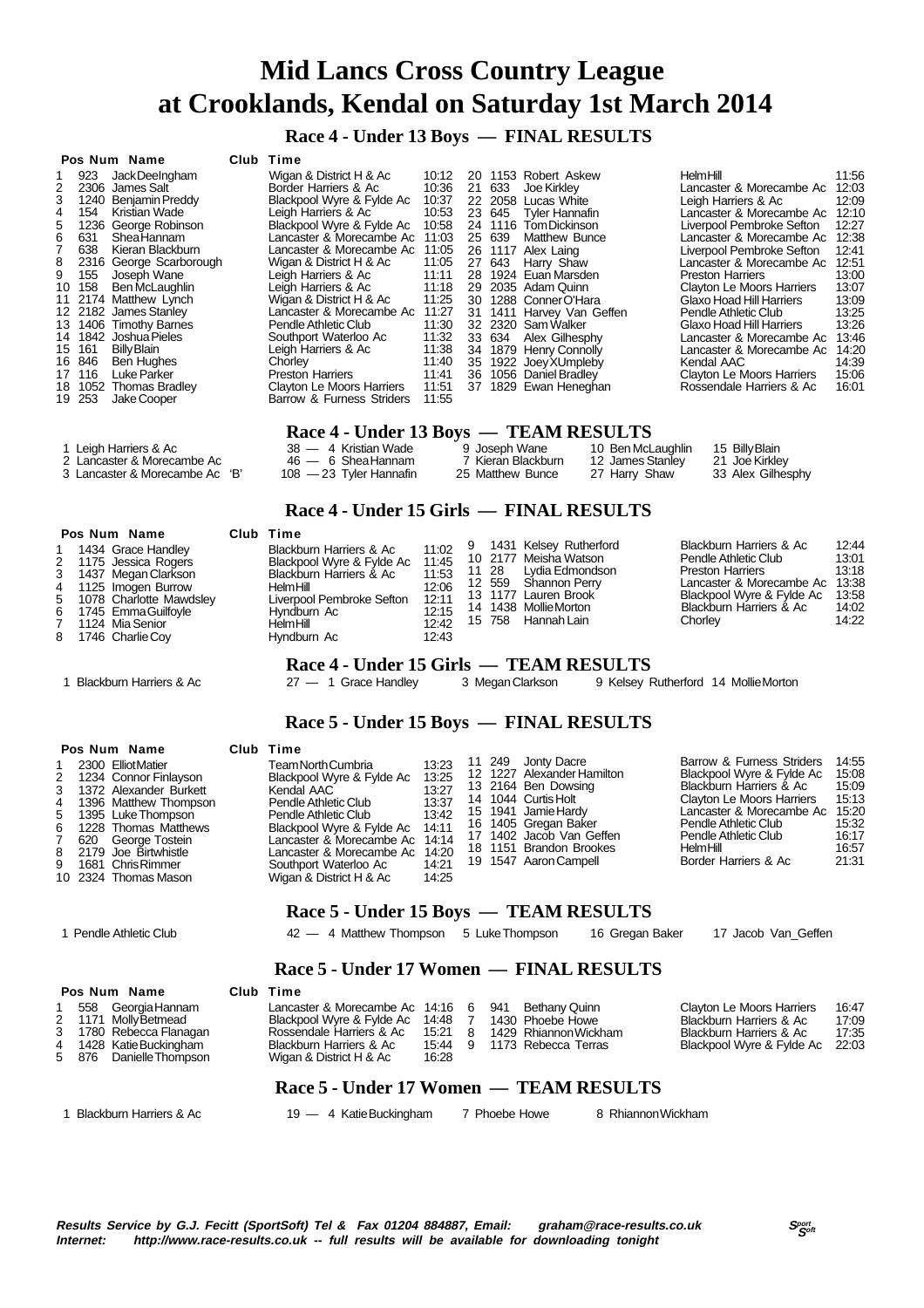### **Race 6 - Under 17 Men — FINAL RESULTS (\$=non-counter)**

| Pos Num Name<br>1 1544 Neil Orr<br>2 1545 Ciaran Campell<br>3 1148 Matthew S<br>4 1149 Christopher Richards<br>5 1330 Nathan Townsend<br>6 101 Robert Bryning<br>7 1369 MarkSullian | Club Time<br>Border Harriers & Ac<br>Border Harriers & Ac<br>HelmHill<br>HelmHill<br>Horwich R M I Harriers<br><b>Preston Harriers</b><br>Kendal AAC | 18:11<br>18:32<br>18:48<br>19:35<br>19:41<br>19:55 | 8 | 538 Jordan Donoghue<br>18:14 9 2117 Ryan Everett<br>10 1763 Callum Ross<br>11 1936 Ethan Hodgkinson<br>12 1283 Curtis Jackson<br>13 2092 ConerMull | Red Rose Road Runners<br>Barrow & Furness Striders<br>Hyndburn Ac<br><b>Red Rose Road Runners</b><br>Glaxo Hoad Hill Harriers<br>Blackpool Wyre & Fylde Ac | 20:12<br>20:50<br>21:18<br>22:40<br>23:31<br>25:21 |
|-------------------------------------------------------------------------------------------------------------------------------------------------------------------------------------|------------------------------------------------------------------------------------------------------------------------------------------------------|----------------------------------------------------|---|----------------------------------------------------------------------------------------------------------------------------------------------------|------------------------------------------------------------------------------------------------------------------------------------------------------------|----------------------------------------------------|
|                                                                                                                                                                                     |                                                                                                                                                      |                                                    |   | Race 6 - Under 17 Men — TEAM RESULTS                                                                                                               |                                                                                                                                                            |                                                    |

#### **No complete teams Race 6 - Ladies under 20**

|  | Pos Num Name Cat/Pos                                   | Club | Time  |
|--|--------------------------------------------------------|------|-------|
|  | 1 1075 Maxine Thompson L20 1 Liverpool Pembroke Sefton |      | 22:12 |
|  | 2 15 Laura Sullian L20 2 Preston Harriers              |      | 23:08 |
|  | 3 1743 Ellen Sagar-Hesketh L20 3 Hyndburn Ac           |      | 24:46 |
|  | 4 1343 Zoe Barrett L20 4 Kendal AAC                    |      | 25:22 |
|  | 5 875 Natalie Thompson L20 5 Wigan & District H & Ac   |      | 25:55 |

#### **Race 6 - Ladies under 20 — TEAM RESULTS**

 **No complete teams**

#### **Race 6 - Ladies over 18**

|                                                                                                                                                                                                                |                                                                                                                       | Cat/Pos<br>Pos Num Name                                                                                                                                                                                                                                                                                                                                                                                                                                                                                                                                                                                                                                                                                                                                                                                                                                                                                             |                                                                                                                                                                                                                                                                                 |        | Club                                                                                                                                                                                                                                                                                                                                                                                                                                                                                                                                                                                                                                                                                                                                                                                                                                                                                                                                                                                                                                                                                                                                                                                      | Time                                                                                                                                                                                                                                                                                                                                                                                            |                                                                                                                                              |                                                                                                                                                                                             |                                                                                                                                                                                                                                                                                                                                                                                                                                                                                                                                                                                                                                                                                                                                                                                                                                                                                   |                                                                                                 |                                                                                                                                                                                                                                                                                                                                                                                                                                                                                                                                                                                                                                                                                                                                                                                                                                                                                                                                                                                                                                                                                                                                                                                                                                                                                                     |                                                                                                                                                                                                                                                                                                                                                                                        |
|----------------------------------------------------------------------------------------------------------------------------------------------------------------------------------------------------------------|-----------------------------------------------------------------------------------------------------------------------|---------------------------------------------------------------------------------------------------------------------------------------------------------------------------------------------------------------------------------------------------------------------------------------------------------------------------------------------------------------------------------------------------------------------------------------------------------------------------------------------------------------------------------------------------------------------------------------------------------------------------------------------------------------------------------------------------------------------------------------------------------------------------------------------------------------------------------------------------------------------------------------------------------------------|---------------------------------------------------------------------------------------------------------------------------------------------------------------------------------------------------------------------------------------------------------------------------------|--------|-------------------------------------------------------------------------------------------------------------------------------------------------------------------------------------------------------------------------------------------------------------------------------------------------------------------------------------------------------------------------------------------------------------------------------------------------------------------------------------------------------------------------------------------------------------------------------------------------------------------------------------------------------------------------------------------------------------------------------------------------------------------------------------------------------------------------------------------------------------------------------------------------------------------------------------------------------------------------------------------------------------------------------------------------------------------------------------------------------------------------------------------------------------------------------------------|-------------------------------------------------------------------------------------------------------------------------------------------------------------------------------------------------------------------------------------------------------------------------------------------------------------------------------------------------------------------------------------------------|----------------------------------------------------------------------------------------------------------------------------------------------|---------------------------------------------------------------------------------------------------------------------------------------------------------------------------------------------|-----------------------------------------------------------------------------------------------------------------------------------------------------------------------------------------------------------------------------------------------------------------------------------------------------------------------------------------------------------------------------------------------------------------------------------------------------------------------------------------------------------------------------------------------------------------------------------------------------------------------------------------------------------------------------------------------------------------------------------------------------------------------------------------------------------------------------------------------------------------------------------|-------------------------------------------------------------------------------------------------|-----------------------------------------------------------------------------------------------------------------------------------------------------------------------------------------------------------------------------------------------------------------------------------------------------------------------------------------------------------------------------------------------------------------------------------------------------------------------------------------------------------------------------------------------------------------------------------------------------------------------------------------------------------------------------------------------------------------------------------------------------------------------------------------------------------------------------------------------------------------------------------------------------------------------------------------------------------------------------------------------------------------------------------------------------------------------------------------------------------------------------------------------------------------------------------------------------------------------------------------------------------------------------------------------------|----------------------------------------------------------------------------------------------------------------------------------------------------------------------------------------------------------------------------------------------------------------------------------------------------------------------------------------------------------------------------------------|
| 1<br>2<br>3<br>4<br>5<br>6<br>7<br>8<br>9<br>10<br>11<br>12<br>13<br>14<br>16<br>17<br>18 15<br>19<br>20<br>21<br>22<br>23<br>24<br>25<br>27<br>28<br>29<br>31<br>32<br>35<br>36<br>37<br>38<br>39<br>40<br>41 | 209<br>317<br>864<br>711<br>206<br>199<br>270<br>868<br>382<br>389<br>26 714<br>33 379<br>200<br>175<br>376<br>42 710 | 1422 Helen Leigh<br>Christina Wiejak<br>1163 Caroline Betmead<br>2190 Sarah Tiplar<br>1342 Mairead Rocke<br>Joanna Goorney<br>1932 Jenny Parker<br>Jayne Taylor<br>Debbie Gowans<br>1168 EmilyJapp<br>1252 Sharon Dixon<br>1075 Maxine Thompson<br>1933 Laura Gilderdale<br>Katie Savage<br>15 1165 Stasia Bligh<br>Kath Crisp<br>Suzanne Gregory<br>Laura Sullian<br>2301 Amanda Burrow<br>Julie Platt<br>2403 \$Nsarah Grisdale<br>1069 Vicky Jones<br>Sue Coulthurst<br>1593 Michelle Spencer<br>Jenn Thompson<br>Julia Hartley<br>1864 Kirsty Mackenzie<br>1333 Dianne Priestley<br>1250 Joanne McLeod<br>30 1336 Jackie Waine<br>1594 Helen Lavelle<br>1743 Ellen Sagar-Hesketh<br><b>Tracey Hulme</b><br>34 1978 Vicky Heys<br>1595 Sarah Grayson<br>2329 Caroline Rasburn<br>Sonja Foster<br>1343 Zoe Barrett<br>Lisa Wells<br>Kath Hoyer<br>1162 Laura Lawler<br>Carole Morris<br>43 1926 Vicki Sherrington | L<br>L<br>L35<br>L<br>L<br>L35<br>L<br>L45<br>L45<br>L<br>L35<br>L <sub>20</sub><br>L.<br>L<br>L35<br>L35<br>L35<br>L20<br>L<br>L35<br>L<br>L<br>L45<br>L35<br>L35<br>L<br>L <sub>55</sub><br>L45<br>L <sub>20</sub><br>L45<br>L<br>L45<br>L <sub>20</sub><br>L45<br>L45<br>L45 | 1<br>1 | Blackburn Harriers & Ac<br>2 Barrow & Furness Striders<br>Blackpool Wyre & Fylde Ac<br>4 Barlick Fr<br>5 Kendal AAC<br>2 Lytham St Annes Rr Club<br>7 Preston Harriers<br>1 Wigan & District H & Ac<br>2 Accrington Road Runners<br>10 Blackpool Wyre & Fylde Ac<br>3 Glaxo Hoad Hill Harriers<br>1 Liverpool Pembroke Sefton<br>13 Blackpool Wyre & Fylde Ac<br>14 Barrow & Furness Striders<br>4 Blackpool Wyre & Fylde Ac<br>5 Barrow & Furness Striders<br>6 Astley & Tyldesley RR<br>2 Preston Harriers<br>19 HelmHill<br>7 Wigan & District H & Ac<br>21 Unattached<br>22 Liverpool Pembroke Sefton<br>3 Wesham Road Runners<br>8 Southport Waterloo Ac<br>9 Wesham Road Runners<br>L35 10 Accrington Road Runners<br>27 Liverpool Pembroke Sefton<br>1 Kendal AAC<br>4 Glaxo Hoad Hill Harriers<br>L35 11 Kendal AAC<br>L35 12 Southport Waterloo Ac<br>3 Hyndburn Ac<br>5 Wesham Road Runners<br>L35 13 Clayton Le Moors Harriers<br>35 Southport Waterloo Ac<br>6 Wigan & District H & Ac<br>L35 14 Barrow & Furness Striders<br>4 Kendal AAC<br>L35 15 Garstang<br>7 Wesham Road Runners<br>8 Blackpool Wyre & Fylde Ac<br>9 Accrington Road Runners<br>L35 16 Preston Harriers | 20:05<br>20:12<br>20:18<br>20:44<br>20:52<br>21:06<br>21.27<br>21:32<br>21:38<br>21:55<br>22:08<br>22:12<br>22:13<br>22:23<br>22:37<br>22:45<br>22:45<br>23:08<br>23:16<br>23:21<br>23:27<br>23:30<br>23:35<br>23:45<br>23:58<br>24:04<br>24:13<br>24:31<br>24:38<br>24:40<br>24:40<br>24:46<br>25:02<br>25:08<br>25:13<br>25:14<br>25:20<br>25:22<br>25:27<br>25:32<br>25:35<br>25:38<br>25:38 | 51<br>53<br>54<br>55<br>56<br>57<br>58<br>59<br>62<br>63<br>64<br>66<br>68<br>76<br>78<br>79<br>80<br>84<br>85<br>86<br>88<br>89<br>90<br>91 | 875<br>52 501<br>320<br>179<br>183<br>204<br>316<br>315<br>61 176<br>256<br>505<br>65 380<br>67 734<br>73 173<br>74 170<br>75 311<br>77 348<br>318<br>82 377<br>83 506<br>507<br>503<br>508 | 50 1576 Carole James<br>Natalie Thompson<br>Paula Plowman<br>Laura Ashworth<br>Amy Fisher<br>Amie McAvoy<br>Helen Walker<br><b>Fiona Geldard</b><br>1958 Susan Booth<br>Julia Rolfe<br>60 2142 Dawn Bloor<br><b>SheenaCottam</b><br>2323 Kath Brady<br>Brenda Wane<br>Debbie Porter<br>Lisa Minns<br>1294 Christa Whatmough<br>Christine Sweatman L55<br>1923 Carol Cookson<br>69 1959 Yvonne Wickham<br>70 2332 Josephine Owen<br>71 1561 Sue Stewart<br>72 2128 Kalyani Nutt<br>Julia Patefield<br>Denise Hughes<br>Pamela Binns<br>1581 Elaine Sutton<br>Julie Sherwood<br>Liz Boon<br>1945 Helen Boyer<br>1592 Katy Coupland<br>81 2070 Helen Orson<br>Kerry Eccles<br>Pita Oates<br>Wendy Ward<br>Sally Cape<br>Carole Williams<br>87 1247 Penny Moreton<br>2167 Lisa Hyde<br>1966 Christine Leatherley<br>2328 Karen Lanigan<br>1946 Kari Edwards<br>92 1991 Deborah Terras | L20<br>L<br>L<br>L<br>L50<br>L <sub>55</sub><br>L.<br>L55<br>L <sub>55</sub><br>L <sub>50</sub> | L45 11 Southport Waterloo Ac<br>5 Wigan & District H & Ac<br>L45 12 Red Rose Road Runners<br>L35 18 Lytham St Annes Rr Club<br>54 Garstang<br>55 Garstang<br>56 Barrow & Furness Striders<br>L45 13 Lytham St Annes Rr Club<br>L45 14 Kendal AAC<br>L45 15 Lytham St Annes Rr Club<br>L45 16 Lytham St Annes Rr Club<br>L35 19 Garstang<br>L45 17 Clayton Le Moors Harriers<br>L45 18 Astley & Tyldesley RR<br>L35 20 Red Rose Road Runners<br>L45 19 Wesham Road Runners<br>L35 21 Horwich R M I Harriers<br>3 Chorley<br>L35 22 Blackburn Harriers & Ac<br>L45 20 Clayton Le Moors Harriers<br>1 Accrington Road Runners<br>4 Southport Waterloo Ac<br>72 Glaxo Hoad Hill Harriers<br>L45 21 Garstang<br>L45 22 Garstang<br>5 Lytham Št Annes Rr Club<br>L45 23 Southport Waterloo Ac<br>L45 24 Thornton<br>L35 23 Lytham St Annes Rr Club<br>L35 24 Preston Harriers<br>L35 25 Southport Waterloo Ac<br>L45 25 Red Rose Road Runners<br>L45 26 Wesham Road Runners<br>L35 26 Red Rose Road Runners<br>L35 27 Red Rose Road Runners<br>L45 27 Red Rose Road Runners<br>L35 28 Red Rose Road Runners<br>L45 28 Glaxo Hoad Hill Harriers<br>L45 29 Red Rose Road Runners<br>6 Clayton Le Moors Harriers<br>2 Lytham St Annes Rr Club<br>L35 29 Preston Harriers<br>L35 30 Blackpool Wyre & Fylde Ac | 25:55<br>25:55<br>26:05<br>26:07<br>26:11<br>26:12<br>26:12<br>26:27<br>26:38<br>26:45<br>26:51<br>27:17<br>27:23<br>27:25<br>27:26<br>27:31<br>27:34<br>27:47<br>27:53<br>27:58<br>28:06<br>28:08<br>28:56<br>28:58<br>29:05<br>29:29<br>29:35<br>29:36<br>29:40<br>29:42<br>30:28<br>31:39<br>31:43<br>32:12<br>32:21<br>32:24<br>32:49<br>33:02<br>33:11<br>33:22<br>34:01<br>34:56 |
|                                                                                                                                                                                                                |                                                                                                                       |                                                                                                                                                                                                                                                                                                                                                                                                                                                                                                                                                                                                                                                                                                                                                                                                                                                                                                                     |                                                                                                                                                                                                                                                                                 |        |                                                                                                                                                                                                                                                                                                                                                                                                                                                                                                                                                                                                                                                                                                                                                                                                                                                                                                                                                                                                                                                                                                                                                                                           |                                                                                                                                                                                                                                                                                                                                                                                                 |                                                                                                                                              |                                                                                                                                                                                             |                                                                                                                                                                                                                                                                                                                                                                                                                                                                                                                                                                                                                                                                                                                                                                                                                                                                                   |                                                                                                 |                                                                                                                                                                                                                                                                                                                                                                                                                                                                                                                                                                                                                                                                                                                                                                                                                                                                                                                                                                                                                                                                                                                                                                                                                                                                                                     | 34:48                                                                                                                                                                                                                                                                                                                                                                                  |
|                                                                                                                                                                                                                |                                                                                                                       | 44 1934 Sarah Morton                                                                                                                                                                                                                                                                                                                                                                                                                                                                                                                                                                                                                                                                                                                                                                                                                                                                                                | L                                                                                                                                                                                                                                                                               |        | 44 Wigan & District H & Ac                                                                                                                                                                                                                                                                                                                                                                                                                                                                                                                                                                                                                                                                                                                                                                                                                                                                                                                                                                                                                                                                                                                                                                | 25:41                                                                                                                                                                                                                                                                                                                                                                                           | 93                                                                                                                                           |                                                                                                                                                                                             | 1944 Sue Wickham                                                                                                                                                                                                                                                                                                                                                                                                                                                                                                                                                                                                                                                                                                                                                                                                                                                                  |                                                                                                 | L45 30 Preston Harriers                                                                                                                                                                                                                                                                                                                                                                                                                                                                                                                                                                                                                                                                                                                                                                                                                                                                                                                                                                                                                                                                                                                                                                                                                                                                             | 35:17                                                                                                                                                                                                                                                                                                                                                                                  |
|                                                                                                                                                                                                                | 45 497<br>46 937                                                                                                      | Anne Wallworth<br>Rebecca Rawcliffe                                                                                                                                                                                                                                                                                                                                                                                                                                                                                                                                                                                                                                                                                                                                                                                                                                                                                 | L55<br>L                                                                                                                                                                                                                                                                        |        | 2 Red Rose Road Runners<br>46 Clayton Le Moors Harriers                                                                                                                                                                                                                                                                                                                                                                                                                                                                                                                                                                                                                                                                                                                                                                                                                                                                                                                                                                                                                                                                                                                                   | 25:42<br>25:42                                                                                                                                                                                                                                                                                                                                                                                  | 95                                                                                                                                           | 356                                                                                                                                                                                         | 94 1967 Susan Allen<br>Liz Young                                                                                                                                                                                                                                                                                                                                                                                                                                                                                                                                                                                                                                                                                                                                                                                                                                                  | L                                                                                               | L45 31 Clayton Le Moors Harriers<br>95 Thornton                                                                                                                                                                                                                                                                                                                                                                                                                                                                                                                                                                                                                                                                                                                                                                                                                                                                                                                                                                                                                                                                                                                                                                                                                                                     | 37:15<br>38:12                                                                                                                                                                                                                                                                                                                                                                         |
| 48                                                                                                                                                                                                             | 182                                                                                                                   | 47 2059 Gill Hamilton<br>Danielle Burrows                                                                                                                                                                                                                                                                                                                                                                                                                                                                                                                                                                                                                                                                                                                                                                                                                                                                           | L                                                                                                                                                                                                                                                                               |        | L35 17 Lancaster & Morecambe Ac<br>48 Garstang                                                                                                                                                                                                                                                                                                                                                                                                                                                                                                                                                                                                                                                                                                                                                                                                                                                                                                                                                                                                                                                                                                                                            | 25:45<br>25:46                                                                                                                                                                                                                                                                                                                                                                                  | 96                                                                                                                                           | 310                                                                                                                                                                                         | Dawn Lock<br>97 2331 Sharon Randall                                                                                                                                                                                                                                                                                                                                                                                                                                                                                                                                                                                                                                                                                                                                                                                                                                               | L55                                                                                             | 7 Lytham St Annes Rr Club<br>L45 32 Thornton                                                                                                                                                                                                                                                                                                                                                                                                                                                                                                                                                                                                                                                                                                                                                                                                                                                                                                                                                                                                                                                                                                                                                                                                                                                        | 38:52<br>40:09                                                                                                                                                                                                                                                                                                                                                                         |
|                                                                                                                                                                                                                |                                                                                                                       | 49 1889 Margaret Lupton                                                                                                                                                                                                                                                                                                                                                                                                                                                                                                                                                                                                                                                                                                                                                                                                                                                                                             |                                                                                                                                                                                                                                                                                 |        | L45 10 Red Rose Road Runners                                                                                                                                                                                                                                                                                                                                                                                                                                                                                                                                                                                                                                                                                                                                                                                                                                                                                                                                                                                                                                                                                                                                                              | 25:52                                                                                                                                                                                                                                                                                                                                                                                           |                                                                                                                                              |                                                                                                                                                                                             |                                                                                                                                                                                                                                                                                                                                                                                                                                                                                                                                                                                                                                                                                                                                                                                                                                                                                   |                                                                                                 |                                                                                                                                                                                                                                                                                                                                                                                                                                                                                                                                                                                                                                                                                                                                                                                                                                                                                                                                                                                                                                                                                                                                                                                                                                                                                                     |                                                                                                                                                                                                                                                                                                                                                                                        |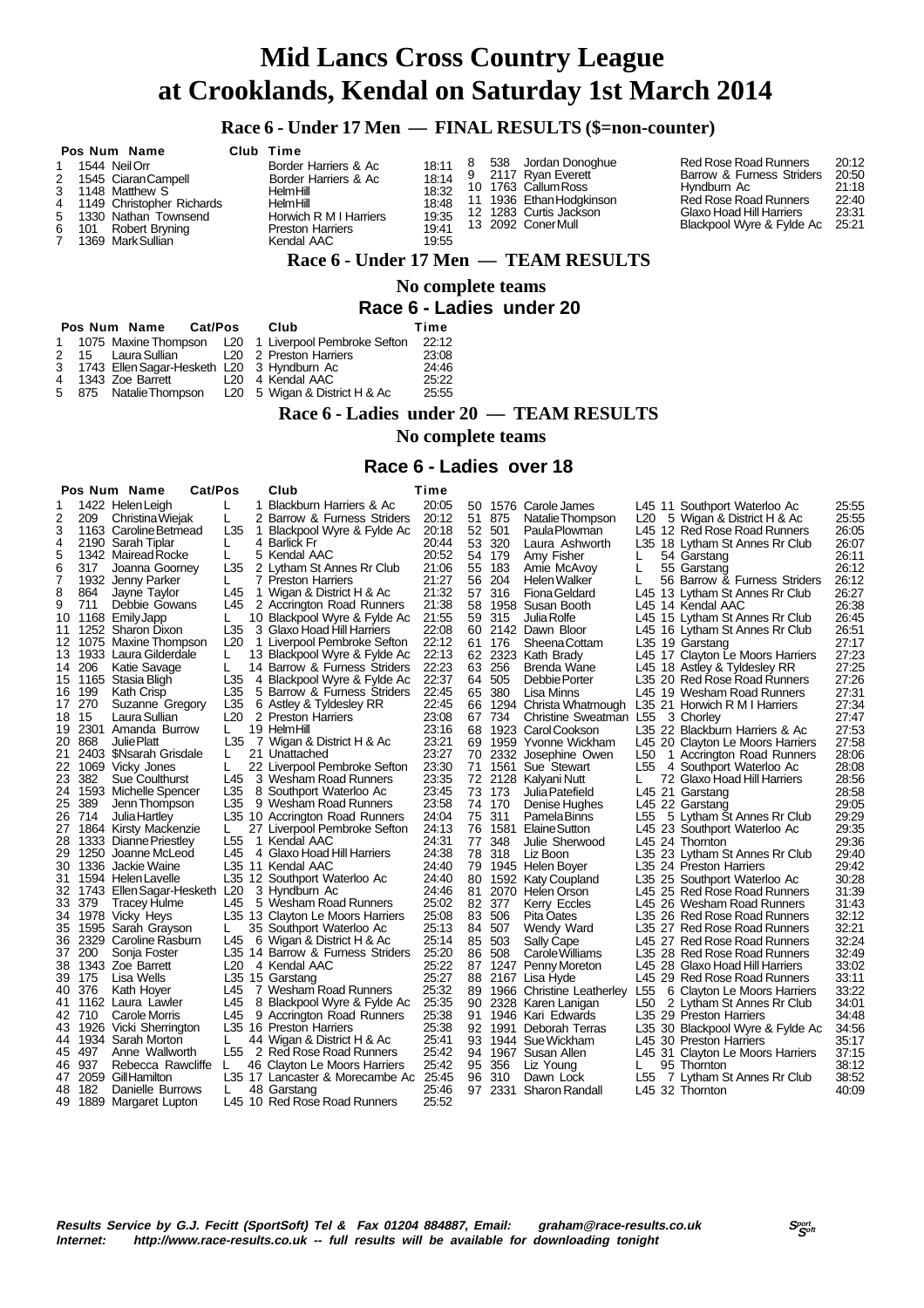**Race 6 - Ladies over 18 — TEAM RESULTS**

**NOTE: Unattached and non-counters are DELETED before teams are calculated**

1 Blackpool Wyre & Fylde Ac  $26 - 3$  Caroline Betmead 10 Emily Japp 13 Laura Gilderdale<br>2 Barrow & Furness Striders  $32 - 2$  Christina Wieiak 14 Katie Savage 16 Kath Crisp 2 Barrow & Furness Striders 32 — 2 Christina Wiejak 14 Katie Savage 16 Kath Crisp 26 Liverpool Pembroke Sefton 59 — 12 Maxime Thompson 21 Vicky Jones 26 Kirsty Macker<br>19 — 12 Maxine Thompson 21 Vicky Jones 26 Kirsty Macker<br>19 Mariead Rocke 27 Dianne Priestley 29 Jackie Waine 4 Kendal AAC 61 — 5 Mairead Rocke 27 Dianne Priestley 29 Jackie Waine 5 Wigan & District H & Ac 63 — 8 Jayne Taylor 20 Julie Platt 35 Caroline Rasburn<br>6 Preston Harriers 67 - 7 Jenny Parker 18 Laura Sullian 42 Vicki Sherrington 67 — 7 Jenny Parker 18 Laura Sullian 42 Vicki Sherring<br>
75 — 9 Debbie Gowans 25 Julia Hartley 41 Carole Morris<br>
78 — 22 Sue Coulthurst 24 Jenn Thompson 32 Tracey Hulme 7 Accrington Road Runners 75 — 9 Debbie Gowans 25 Julia Hartley 41 Carole Morris 8 Wesham Road Runners 78 — 22 Sue Coulthurst 24 Jenn Thompson 32 Tracey Hulme 9 Wesham Road Runners<br>
9 Southport Waterloo Ac 87 -23 Michelle Spencer 30 Helen Lavelle 34 Sarah Grayson<br>
10 Glaxo Hoad Hill Harriers 110 -11 Sharon Dixon 28 Joanne McLeod 71 Kalvani Nutt 10 Glaxo Hoad Hill Harriers 110 — 11 Sharon Dixon 28 Joanne McLeod 71 Kalyani Nutt<br>11 Lytham St Annes Rr Club 114 — 6 Joanna Goorney 52 Laura Ashworth 56 Fiona Geldard 11 Lytham St Annes Rr Club 114 — 6 Joanna Goorney 52 Laura Ashworth 56 Fiona Geldar<br>12 Garstang 114 - 6 Joanna Goorney 52 Laura Ashworth 56 Fiona Gelda<br>12 Garstang 138 - 38 Lisa Wells 47 Danielle Burrows 53 Amy Fisher 12 138 — 38 Lisa Wells **12 Amylon 138 — 38 Lisa Wells 139** — 33 Vicky Heys **47 Danielle Burrows** 53 Amy Fisher<br>139 — 33 Vicky Heys **45 Rebecca Rawcliffe 61 Kath Brady**<br>143 — 44 Anne Wallworth 48 Margaret Lupton 51 Paula Pl 13 Clayton Le Moors Harriers 139 — 33 Vicky Heys 45 Rebecca Rawcliffe 61 Kath Brady 14 Red Rose Road Runners 143 — 44 Anne Wallworth 48 Margaret Lupton 51 Paula Plowman 15 Blackpool Wyre & Fylde Ac 'B' 146 — 15 Stasia Bligh 10 Laura Lawler 91 Deborah Terras 16 Wesham Road Runners 16 Comment 16 Wesham Road Runners 18' 186 — 54 Amie McAvoy 60 Sheena Cottam 172 Julia Patefield 16 Wesham Road Runners  $16'$  184  $-39$  Kath Hoyer 64 Lisa Minns 81 Garstang  $17$  Garstang  $18'$  186  $-54$  Amie McAvov 60 Sheena Cottam 17 Garstang 'B' 186 — 54 Amie McAvoy 60 Sheena Cottam 72 Julia Patefield 18 Lytham St Annes Rr Club 'B' 191 — 58 Julia Rolfe 59 Dawn Bloor 74 Pamela Binns 19 Southport Waterloo Ac 'B' 194 — 49 Carole James 70 Sue Stewart 75 Elaine Sutton<br>20 Red Rose Road Runners 'B' 225 — 63 Debbie Porter 80 Helen Orson 82 Pita Oates 20 Red Rose Road Runners 'B' 225 — 63 Debbie Porter 80 Helen Orson 82 Pita Oates<br>21 Clayton Le Moors Harriers 'B' 249 — 68 Yvonne Wickham 88 Christine Leatherley 93 Susan Allen 21 Clayton Le Moors Harriers 'B' 249 - 68 Yvonne Wickham 88 Christine Leatherley 93 Susan Allen<br>22 Red Rose Road Runners 'C' 252 - 83 Wendy Ward 84 Sally Cape 85 Carole Williams<br>23 Preston Harriers 'B' 260 - 78 Helen Bover 22 Red Rose Road Runners 'C' 252 — 83 Wendy Ward 84 Sally Cape 85 Carole Williams 23 Preston Harriers 'B' 260 — 78 Helen Boyer 90 Kari Edwards 92 Sue Wickham 24 Lytham St Annes Rr Club 'C' 261 — 77 Liz Boon 89 Karen Lanigan 95 Dawn Lock  $-76$  Julie Sherwood  **Race 6 - Ladies over 35 — TEAM RESULTS**

#### **NOTE: Unattached and non-counters are DELETED before teams are calculated**

- 1 Blackpool Wyre & Fylde Ac 31 1 Caroline Betmead 6 Stasia Bligh 24 Laura Lawler<br>2 Wigan & District H & Ac 32 3 Jayne Taylor 9 Julie Platt 20 Caroline Rasburn 2 Wigan & District H & Ac  $32 - 3$  Jayne Taylor 9 Julie Platt 20 Caroline Rasburn 3 Wesham Road Runners 40 — 10 Sue Coulthurst 12 Jenn Thompson 18 Tracey Hulme 40 - 10 Sue Coulthurst 12 Jenn Thompson 18 Tracey Hulme<br>
42 - 4 Debbie Gowans 13 Julia Hartley 25 Carole Morris<br>
42 - 4 Debbie Gowans 13 Julia Hartley 25 Carole Morris<br>
5 Southport Waterloo Ac 58 - 11 Michelle Spencer 17 H Southport Waterloo Ac 58 — 11 Michelle Spencer 17 Helen Lavelle 30 Carole James<br>Kendal AAC 64 — 14 Dianne Priestley 16 Jackie Waine 34 Susan Booth 6 Kendal AAC 64 — 14 Dianne Priestley 16 Jackie Waine 34 Susan Booth 7 Lytham St Annes Rr Club 67 — 2 Joanna Goorney 32 Laura Ashworth 33 Fiona Geldard 82 - 5 Sharon Dixon 15 Joanne McLeod 62 Penny Moreton<br>18 Glaxo Hoad Hill Harriers 82 - 5 Sharon Dixon 15 Joanne McLeod 62 Penny Moreton<br>19 Red Rose Road Runners 87 - 27 Anne Wallworth 29 Margaret Lupton 31 Paula Plowman 9 Red Rose Road Runners 87 — 27 Anne Wallworth 29 Margaret Lupton 31 Paula Plowman 10 Clayton Le Moors Harriers 102 — 19 Vicky Heys 38 Kath Brady 45 Yvonne Wickham 11 Garstang 107 — 22 Lisa Wells 37 Sheena Cottam 48 Julia Patefield 12 Lytham St Annes Rr Club 'B' 121 — 35 Julia Rolfe 36 Dawn Bloor 50 Pamela Binns 13 Wesham Road Runners 'B' 121 — 23 Kath Hoyer 41 Lisa Minns 57 Kerry Eccles 14 Preston Harriers 146 — 26 Vicki Sherrington 54 Helen Boyer 66 Kari Edwards 15 Southport Waterloo Ac 'B' 153 — 47 Sue Stewart 51 Elaine Sutton 55 Katy Coupland 16 Red Rose Road Runners 'B' 154 — 40 Debbie Porter 56 Helen Orson 58 Pita Oates<br>17 Red Rose Road Runners 'C' 180 — 59 Wendy Ward 60 Sally Cape 61 Carole Williams<br>18 Lytham St Annes Rr Club 'C' 188 — 53 Liz Boon 65 Karen L 17 Red Rose Road Runners 'C' 180 — 59 Wendy Ward 60 Sally Cape 61 Carole Willia<br>18 Lytham St Annes Rr Club 'C' 188 — 53 Liz Boon 65 Karen Lanigan 70 Dawn Lock 18 Lytham St Annes Rr Club  **Race 6 - Ladies over 45 — TEAM RESULTS NOTE: Unattached and non-counters are DELETED before teams are calculated** 1 Wesham Road Runners 17 — 3 Sue Coulthurst 6 Tracey Hulme 8 Kath Hoyer 2 Accrington Road Runners 36 — 2 Debbie Gowans 10 Carole Morris 24 Josephine Owe<br>3 Red Rose Road Runners 37 — 11 Anne Wallworth 12 Margaret Lupton 14 Paula Plowman<br>4 Lytham St Annes Rr Club 50 — 15 Fiona Galdard 17 Julie P
	-
- 
- 
- 
- 
- 
- 
- 7 Red Rose Road Runners 'B' 99 31 Helen Orson 33 Sally Cape 35 Lisa Hyde<br>1998 8 Lytham St Annes Rr Club 'B' 105 28 Pamela Binns 37 Karen Lanigan 40 Dawn Lock 8 Lytham St Annes Rr Club

# 3 Red Rose Road Runners 37 - 11 Anne Wallworth 12 Margaret Lupton 14 Paula Plown<br>4 Lytham St Annes Rr Club 50 - 15 Fiona Geldard 17 Julia Rolfe 18 Dawn Bloor

- 
- 
- 
- 4 Lytham St Annes Rr Club 50 15 Fiona Geldard 17 Julia Rolfe 18 Dawn Bloor<br>5 Southport Waterloo Ac 67 13 Carole James 25 Sue Stewart 29 Elaine Sutton 5 Southport Waterloo Ac 67 — 13 Carole James 25 Sue Stewart 29 Elaine Sutton Clayton Le Moors Harriers 78 — 19 Kath Brady 23 Yvonne Wickh<br>
Red Rose Road Runners 'B' 99 — 31 Helen Orson 33 Sally Cape<br>
Lytham St Annes Rr Club 'B' 105 — 28 Pamela Binns 37 Karen Lanigan
	-
	-
	-
	- **Race 6 Ladies over 55 TEAM RESULTS**

#### **No complete teams**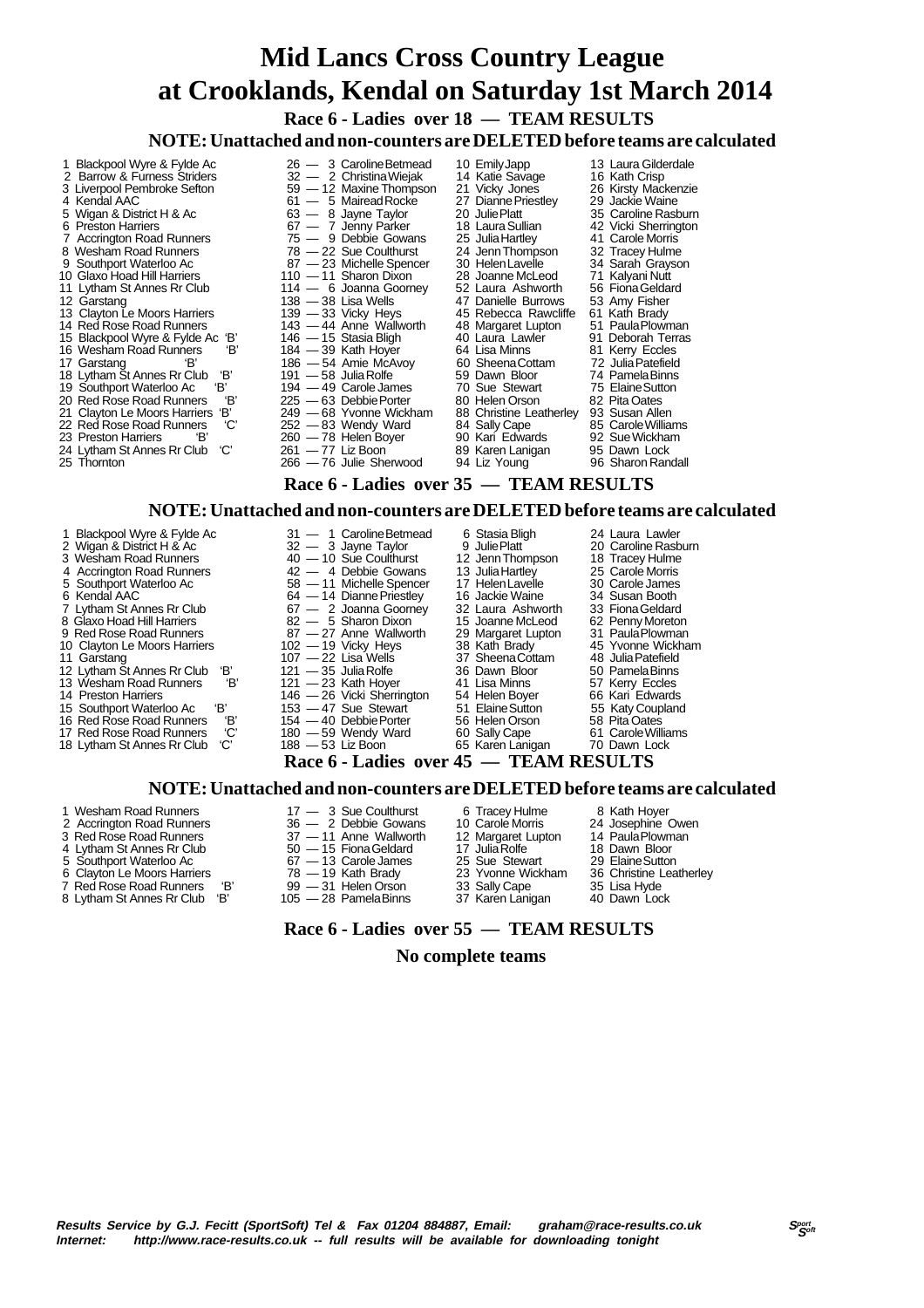**Senior Men — FINAL RESULTS (\$=non-counter)**

|          |        | Pos Num Name                                 | Cat/Pos |       | Club                                                         | Time           |                    |                                                     |                                                              |                |
|----------|--------|----------------------------------------------|---------|-------|--------------------------------------------------------------|----------------|--------------------|-----------------------------------------------------|--------------------------------------------------------------|----------------|
| 1        |        | 2327 Chris Livesey                           |         |       | <b>Preston Harriers</b>                                      | 29:10          | 86 518             | Joe Swarbrick                                       | V50 13 Red Rose Road Runners                                 | 37:19          |
| 2        |        | 1329 Chris Farrell                           |         |       | Horwich R M I Harriers                                       | 29:37          | 327<br>87<br>88    | Graham Webster<br>1726 Stuart Bryan                 | V60 2 Lytham St Annes Rr Club<br>V40 32 Barlick Fr           | 37:22<br>37:24 |
| 3        |        | 1665 Joe Vis                                 |         |       | Southport Waterloo Ac                                        | 30:19          | 1471<br>89         | Allan Hartley                                       | Blackburn Harriers & Ac                                      | 37:27          |
| 4<br>5   |        | 1664 Patrick Vis<br>1645 Matt Thompson       |         |       | Southport Waterloo Ac                                        | 30:37          | 896<br>90.         | Kevin Edwards                                       | V40 33 Wigan & District H & Ac                               | 37:29          |
| 6        |        | 1732 Nick Treitl                             |         |       | V40 1 Southport Waterloo Ac<br>Barlick Fr                    | 30:38<br>31:15 | 2121<br>91.        | Danny Bouttler                                      | Barrow & Furness Striders                                    | 37:31          |
| 7        |        | 1319 Martyn Bell                             |         |       | V40 2 Horwich R M I Harriers                                 | 31:18          | 9264               | William Johnstone                                   | V50 14 Preston Harriers                                      | 37:32          |
| 8        | 239    | <b>Todd Oates</b>                            |         |       | Barrow & Furness Striders                                    | 31:23          |                    | 93 2106 NeilHughes                                  | Astley & Tyldesley RR                                        | 37:32          |
| 9        |        | 1647 David Hamilton                          |         |       | V40 3 Southport Waterloo Ac                                  | 31:27          | 94 905             | Richard Noone                                       | V40 34 Wigan & District H & Ac                               | 37:35          |
| 10       |        | 1324 Alastair Murray                         |         |       | Horwich R M I Harriers                                       | 31:36          | 95 227             | Jamie Baron                                         | V40 35 Barrow & Furness Striders                             | 37:37          |
| 11       | 240    | <b>Phil Waite</b>                            |         |       | Barrow & Furness Striders                                    | 31:44          | 96 816             | <b>Phillddon</b>                                    | V40 36 Chorley                                               | 37:37          |
| 12       | -222   | <b>Bob Atkinson</b>                          |         | V50 1 | Barrow & Furness Striders                                    | 31:51          | 97 515<br>98       | Fred Lynch<br>1627 Rob Johnson                      | V50 15 Red Rose Road Runners<br>V50 16 Southport Waterloo Ac | 37:39<br>37:41 |
| 13       |        | 1461 MattNuttall                             |         |       | V40 4 Blackburn Harriers & Ac                                | 31:52          | 99 913             | Colin McEoy                                         | Wigan & District H & Ac                                      | 37:46          |
|          | 14 427 | Rob Danson                                   |         |       | Wesham Road Runners                                          | 31:56          | 100 193            | Richard Jones                                       | Garstang                                                     | 37:56          |
| 16       | 916    | 15 2183 DaveMillikan<br>Andrew Kaufman       |         |       | V40 5 Horwich R M I Harriers<br>Wigan & District H & Ac      | 32:02<br>32:12 |                    | 101 2120 Ian Sadler                                 | V40 37 Barrow & Furness Striders                             | 37:56          |
|          |        | 17 2191 JimmyCraig                           |         |       | <b>Barlick Fr</b>                                            | 32:12          |                    | 102 1351 Mike Walsh                                 | V60 3 Kendal AAC                                             | 38:06          |
| 18       |        | 1278 Dave Fulford                            |         |       | Glaxo Hoad Hill Harriers                                     | 32:17          | 103891             | Barry Abram                                         | V50 17 Wigan & District H & Ac                               | 38:09          |
| 1981     |        | Christopher Tully                            |         |       | <b>Preston Harriers</b>                                      | 32:18          |                    | 104 1204 Gary Johnston                              | V50 18 Blackpool Wyre & Fylde Ac                             | 38:15          |
| 20       |        | 1020 Breton Holdsworth                       |         |       | Clayton Le Moors Harriers                                    | 32:46          | 105 799            | Paul Wareing                                        | V50 19 Chorley                                               | 38:17          |
| 21       |        | 1472 Chris Davies                            |         |       | Blackburn Harriers & Ac                                      | 32:59          | 106 369            | Martin Boswell                                      | Thornton                                                     | 38:20          |
| 22       |        | 2076 Andy Lloyd                              |         |       | V40 6 Horwich R M I Harriers                                 | 33:06          | 107 904            | Mike Harris                                         | V40 38 Wigan & District H & Ac                               | 38:24          |
| 23       |        | 2335 Daniel Gray                             |         |       | Wigan & District H & Ac                                      | 33:13          |                    | 108 2333 Christopher Snell<br>109 1275 Andy Jackson | Kendal AAC<br>V40 39 Glaxo Hoad Hill Harriers                | 38:24<br>38:31 |
|          | 24 229 | <b>PatMiller</b>                             |         |       | V40 7 Barrow & Furness Striders                              | 33:14          | 110 2095 Cian Nutt |                                                     | Glaxo Hoad Hill Harriers                                     | 38:37          |
| 25       | 139    | Allister Goulding                            |         | V40.  | 8 Leigh Harriers & Ac                                        | 33:16          | 111 523            | <b>Philip Butler</b>                                | V50 20 Red Rose Road Runners                                 | 38:40          |
| 26<br>27 | 225    | Ray Jones<br>1662 Ben Johnson                |         |       | V50 2 Barrow & Furness Striders<br>Southport Waterloo Ac     | 33:22<br>33:25 |                    | 112 2105 Ian Newcombe                               | V50 21 Astley & Tyldesley RR                                 | 38:47          |
| 28       | 897    | Mark Rogers                                  |         |       | V40 9 Wigan & District H & Ac                                | 33:29          |                    | 113 1274 Erik Hampton                               | V40 40 Glaxo Hoad Hill Harriers                              | 38:51          |
| 29       |        | 1316 Andy Townsend                           |         |       | V40 10 Horwich R M I Harriers                                | 33:42          | 114 911            | Gary Wane                                           | Wigan & District H & Ac                                      | 38:54          |
| 30       |        | 1320 David Jackson                           |         |       | V40 11 Horwich R M I Harriers                                | 33:44          | 115 903            | Graham Millington                                   | V40 41 Wigan & District H & Ac                               | 38:58          |
| 31       |        | 1517 Steve Angus                             |         |       | V40 12 Border Harriers & Ac                                  | 33:46          | 116890             | Andrew Eccles                                       | V50 22 Wigan & District H & Ac                               | 39:00          |
|          | 32 914 | <b>Gary Fitzpatrick</b>                      |         |       | Wigan & District H & Ac                                      | 33:47          | 11754              | Alan Appleby                                        | V60 4 Preston Harriers                                       | 39:19          |
| 33       | 532    | Ben Donoghue                                 |         |       | <b>Red Rose Road Runners</b>                                 | 33:57          |                    | 118 1357 John Jones                                 | V50 23 Kendal AAC                                            | 39:20          |
|          | 34 424 | Lee Barlow                                   |         |       | V40 13 Wesham Road Runners                                   | 34:00          |                    | 119 2130 Dave Maudsley<br>120 1733 James Fent       | V40 42 Red Rose Road Runners<br>Barlick Fr                   | 39:29<br>39:36 |
| 35       |        | 1972 Joe Greenwood                           |         |       | Lytham St Annes Rr Club                                      | 34:01          |                    | 121 2060 Kevin Ashworth                             | V40 43 Lytham St Annes Rr Club                               | 39:38          |
| 36       | 1281   | Mark Saunders                                |         |       | Glaxo Hoad Hill Harriers                                     | 34:02          | 122 187            | Graham Tagg                                         | V40 44 Garstang                                              | 39:41          |
| 37<br>38 |        | 1362 Stephen Potter<br>1217 James Unsworth   |         |       | Kendal AAC<br>Blackpool Wyre & Fylde Ac                      | 34:11<br>34:30 | 123 330            | Willie Richmond                                     | V50 24 Lytham St Annes Rr Club                               | 39:47          |
| 39       |        | 1666 Alex Waddelove                          |         |       | Southport Waterloo Ac                                        | 34:30          |                    | 124 1937 Andy Quinn                                 | V40 45 Clayton Le Moors Harriers                             | 39:49          |
| 40       | 688    | MoManirJolley                                |         |       | V40 14 Wigan Phoenix                                         | 34:36          |                    | 125 1469 John Cookson                               | V40 46 Blackburn Harriers & Ac                               | 39:51          |
| 41       |        | 1314 Mick Green                              |         |       | V40 15 Horwich R M I Harriers                                | 34:39          |                    | 126 2082 Paul Bryers                                | Wigan & District H & Ac                                      | 39:51          |
| 42 74    |        | David Watson                                 |         |       | V40 16 Preston Harriers                                      | 34:47          |                    | 127 1649 Neil Silcock                               | V40 47 Southport Waterloo Ac                                 | 39.53          |
| 43       |        | 1211 MalcEadie                               |         |       | V40 17 Blackpool Wyre & Fylde Ac                             | 34:51          | 128 195            | Simon Gora                                          | Garstang                                                     | 40:04          |
| 44       |        | 2330 Paul Lightfoot                          |         |       | <b>Preston Harriers</b>                                      | 34.58          |                    | 129 1738 Alan Davis                                 | Barlick Fr                                                   | 40:11          |
| 45       |        | 2402 \$NeilHolding                           |         |       | V50 3 West Pennine Runners                                   | 34:59          | 130 184            | <b>Tony Pritchard</b><br>131 2150 David Cutts       | V60 5 Garstang<br>Southport Waterloo Ac                      | 40:13<br>40:16 |
| 46       |        | 1137 Craig Burrow                            |         |       | V40 18 HelmHill                                              | 35.03          |                    | 132 1259 Pat Thomas                                 | V60 6 Glaxo Hoad Hill Harriers                               | 40:21          |
|          |        | 47 1272 Christopher Howie                    |         |       | V40 19 Glaxo Hoad Hill Harriers                              | 35:07          |                    | 133 2143 Dean Atherton                              | Wigan & District H & Ac                                      | 40:22          |
| 48<br>49 |        | 2186 Mark Leadbeater<br>1659 Matthew Goddard |         |       | Lancaster & Morecambe Ac<br>Southport Waterloo Ac            | 35:07<br>35:10 | 134 226            | Graham Dacre                                        | V40 48 Barrow & Furness Striders                             | 40:25          |
|          | 50 727 | <b>Graham Morris</b>                         |         |       | V40 20 Accrington Road Runners                               | 35:15          | 135 194            | PhillCornall                                        | Garstang                                                     | 40:28          |
| 51       | 602    | Mark Holgate                                 |         |       | V40 21 Lancaster & Morecambe Ac                              | 35:16          |                    | 136 1999 Scott Priestley                            | Astley & Tyldesley RR                                        | 40:49          |
| 52 73    |        | <b>NeilMcDonald</b>                          |         |       | V40 22 Preston Harriers                                      | 35:18          |                    | 137 1261 Adrian Newnham                             | V60 7 Glaxo Hoad Hill Harriers                               | 40:52          |
| 53       |        | 1518 Jason Holmes                            |         |       | V40 23 Border Harriers & Ac                                  | 35:26          | 138406             | John Bertenshaw                                     | V50 25 Wesham Road Runners                                   | 40:55          |
|          | 54 732 | <b>Chris Walton</b>                          |         |       | Accrington Road Runners                                      | 35:28          |                    | 139 2081 Stephen Roberts                            | V40 49 Kendal AAC                                            | 41:21          |
|          |        | 55 1984 Chris Wales                          |         |       | V40 24 Preston Harriers                                      | 35:29          |                    | 140 1205 Peter Singleton                            | V50 26 Blackpool Wyre & Fylde Ac                             | 41:31          |
| 56       |        | 1134 Shaun Addison                           |         |       | V50 4 HelmHill                                               | 35:32          | 142 404            | 141 1631 Gareth Williams<br>Alan Glasgow            | V50 27 Southport Waterloo Ac<br>V50 28 Wesham Road Runners   | 41:33<br>41:35 |
| 57       | 917    | Stephen Nicholls                             |         |       | Wigan & District H & Ac                                      | 35:35          |                    | 143 2334 Nigel Garnett                              | V50 29 Kendal AAC                                            | 41:36          |
| 58       | 915    | Christopher Burgess                          |         |       | Wigan & District H & Ac                                      | 35.43          | 14459              | Michael Brown                                       | V50 30 Preston Harriers                                      | 41:37          |
| 59<br>60 | 298    | 1739 Daniel Taylor<br>Simon Ford             |         |       | <b>Barlick Fr</b><br>Astley & Tyldesley RR                   | 35:44<br>35:47 | 145 524            | Frank Nightingale                                   | V40 50 Red Rose Road Runners                                 | 41:44          |
| 61       |        | 1727 Andrew Berry                            |         |       | <b>Barlick Fr</b>                                            | 35:47          |                    | 146 1267 Ken Lamb                                   | V50 31 Glaxo Hoad Hill Harriers                              | 41:45          |
| 62       |        | 2145 Richard Smith                           |         |       | <b>Preston Harriers</b>                                      | 35:54          | 147 984            | Peter Browning                                      | V50 32 Clayton Le Moors Harriers                             | 41:55          |
| 63       | 336    | Thomas Howarth                               |         |       | Lytham St Annes Rr Club                                      | 35:56          |                    | 148 1993 Ben Seed                                   | Garstang                                                     | 42:10          |
| 64       | 987    | Mark Wightman                                |         |       | V50 5 Clayton Le Moors Harriers                              | 35:57          | 149 520            | PhilDean                                            | V50 33 Red Rose Road Runners                                 | 42:17          |
| 65       |        | 1634 Neil Adshead                            |         | V50   | 6 Southport Waterloo Ac                                      | 35:58          |                    | 150 1760 David Moynihan                             | V40 51 Hyndburn Ac                                           | 42:24          |
| 66       |        | 1312 Garry Chadderton                        |         |       | V50 7 Horwich R M I Harriers                                 | 35:59          |                    | 151 2149 Mark Walker                                | V50 34 Kendal AAC                                            | 42:30          |
| 67       | 281    | Shaun Moran                                  |         |       | V50 8 Astley & Tyldesley RR                                  | 35.59          | 153416             | 152 1455 Ian Clarkson<br><b>Russell Mabbett</b>     | V40 52 Blackburn Harriers & Ac<br>V40 53 Wesham Road Runners | 42:33<br>42:41 |
| 68       | 425    | Steve Myerscough                             |         |       | Wesham Road Runners                                          | 36:02          |                    | 154 1309 Peter Ramsdale                             | V50 35 Horwich R M I Harriers                                | 42:46          |
| 69       |        | 1474 Andrew Heys                             |         |       | Blackburn Harriers & Ac                                      | 36:04          |                    | 155 2404 \$Steven Hartle                            | Parkside Panthers                                            | 42:47          |
| 70       |        | 1273 Jeffrey Chadwick                        |         |       | V40 25 Glaxo Hoad Hill Harriers                              | 36:05          | 156 962            | David Scott                                         | V60 8 Clayton Le Moors Harriers                              | 42:59          |
| 71<br>72 | 403    | 1269 Sean Dixon<br>John Collier              |         |       | V40 26 Glaxo Hoad Hill Harriers<br>V60 1 Wesham Road Runners | 36.08<br>36:11 |                    | 157 2197 Chris Cramp                                | V40 54 Glaxo Hoad Hill Harriers                              | 43:10          |
| 73       | 335    | Andrew Draper                                |         |       | Lytham St Annes Rr Club                                      | 36:14          | 158 402            | <b>Phil Leaver</b>                                  | V60 9 Wesham Road Runners                                    | 43:19          |
| 74       | 892    | <b>DavidCollins</b>                          |         |       | V50 9 Wigan & District H & Ac                                | 36:22          | 159 528            | Andy Binstead                                       | V40 55 Red Rose Road Runners                                 | 43:27          |
| 75       |        | 1534 Tom Nicolson                            |         |       | Border Harriers & Ac                                         | 36:25          | 160 410            | Nigel Shepherd                                      | V50 36 Wesham Road Runners                                   | 43:33          |
| 76       | 516    | Ken Addison                                  |         |       | V50 10 Red Rose Road Runners                                 | 36:33          |                    | 161 1306 Gordon Stone                               | V50 37 Horwich R M I Harriers                                | 43:36          |
| 77       |        | 2314 Gordon Bayliff                          |         |       | V40 27 Glaxo Hoad Hill Harriers                              | 36:36          | 162 800            | Simon Townsend                                      | V40 56 Chorley                                               | 43:39          |
| 78       |        | 2195 Kevin Hunt                              |         |       | V40 28 Preston Harriers                                      | 36:43          | 163 400            | <b>Peter Bartlett</b>                               | V60 10 Wesham Road Runners                                   | 43:46          |
| 79       | 526    | Stu Cann                                     |         |       | V40 29 Red Rose Road Runners                                 | 36.56          |                    | 164 1387 John Van Geffen<br>Dave Crowe              | V40 57 Pendle Athletic Club                                  | 43:58<br>44:12 |
|          | 80 810 | David Biddulph                               |         |       | V40 30 Chorley                                               | 36:59          | 165 288<br>166 527 | John Wiseman                                        | V50 38 Astley & Tyldesley RR<br>V40 58 Red Rose Road Runners | 44:21          |
| 81       | 188    | Colin Jennings                               |         |       | V40 31 Garstang                                              | 37:00          |                    | 167 1207 David Randall                              | V50 39 Blackpool Wyre & Fylde Ac                             | 44:54          |
| 83       | 82 370 | Andrew Fairbain<br>1277 Steve Young          |         |       | Thornton<br>Glaxo Hoad Hill Harriers                         | 37:03<br>37:05 |                    | 168 1356 Peter Ackland                              | V50 40 Kendal AAC                                            | 45:11          |
| 84       | 1311   | Doug Fleming                                 |         |       | V50 11 Horwich R M I Harriers                                | 37:09          |                    | 169 2129 Alan Wilson                                | V40 59 Glaxo Hoad Hill Harriers                              | 45:32          |
|          |        | 85 1635 John Sprackland                      |         |       | V50 12 Southport Waterloo Ac                                 | 37:17          | 170 972            |                                                     | Melyn Thistlethwaite V60 11 Clayton Le Moors Harriers        | 45:38          |

**Results Service by G.J. Fecitt (SportSoft) Tel & Fax 01204 884887, Email: graham@race-results.co.uk S<sup>port</sup> S<sup>ergt</sup><br>Internet: http://www.race-results.co.uk -- full results will be available for downloading tonight** http://www.race-results.co.uk -- full results will be available for downloading tonight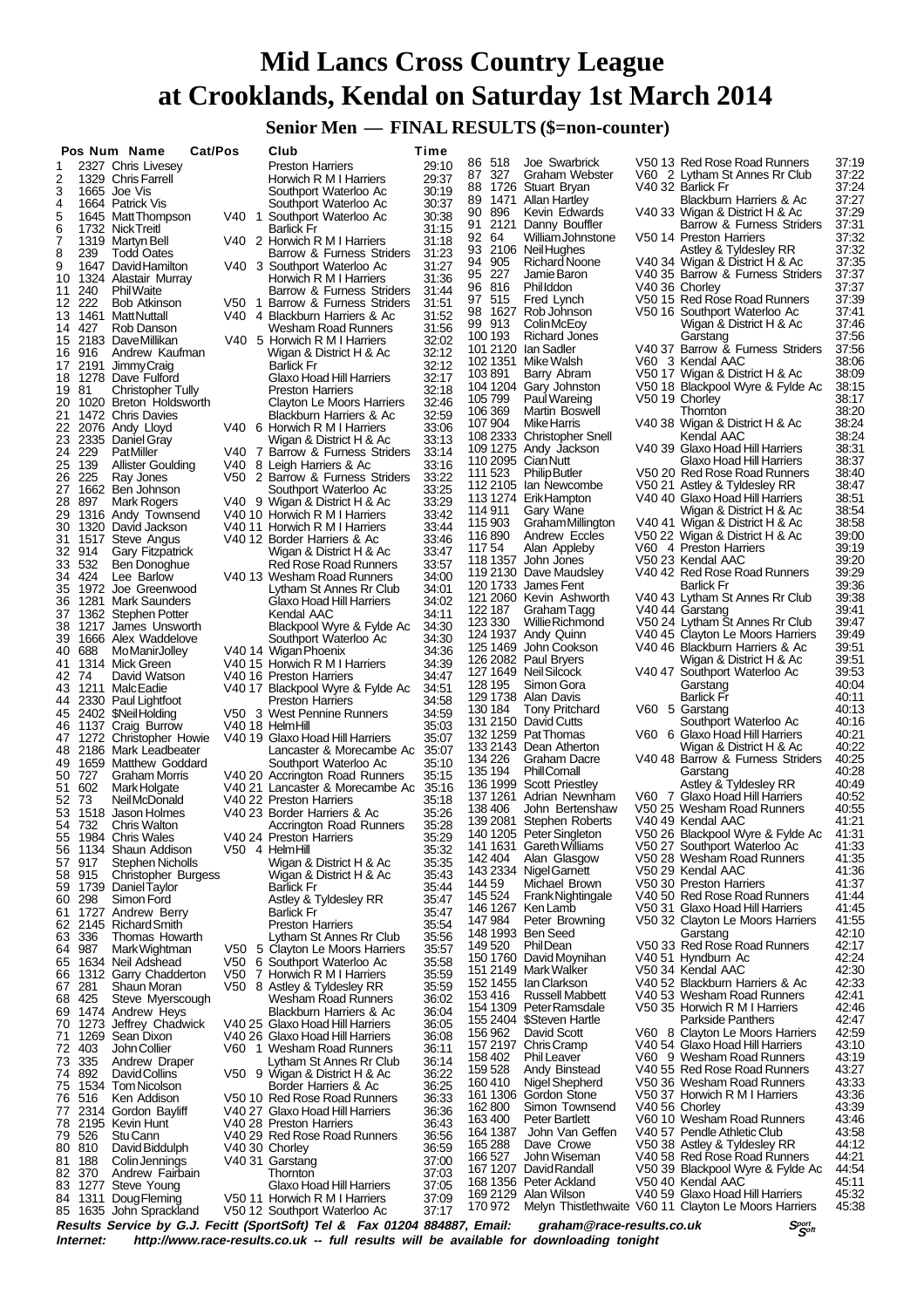| 171 593           | MikePeat                 | V50 41 Lancaster & Morecambe Ac                     | 45.42 |                     | 186 1888 Richard XLodge    | V50 47 Red Rose Road Runners     | 47:32   |
|-------------------|--------------------------|-----------------------------------------------------|-------|---------------------|----------------------------|----------------------------------|---------|
|                   | 172 417 Christopher Moss | V40.60 Wesham Road Runners                          | 45.49 |                     | 187 1262 John Barstow      | V60 15 Glaxo Hoad Hill Harriers  | 47:34   |
|                   | 173 1270 Peter Davison   | V40 61 Glaxo Hoad Hill Harriers                     | 45.55 |                     | 188 2315 Ian Conwav        | V60 16 Glaxo Hoad Hill Harriers  | 47:36   |
|                   | 174 2025 NigelSimpkin    | V50 42 Lytham St Annes Rr Club                      | 46.26 |                     | 189 961 Richard Lawson     | V60 17 Clayton Le Moors Harriers | 47:44   |
|                   | 175 1200 Peter Gibson    | V60 12 Blackpool Wyre & Fylde Ac                    | 46:30 |                     | 190 1197 Robert Massey     | V60 18 Blackpool Wyre & Fylde Ac | 48:45   |
|                   | 176 332 Greg Oulton      | V40 62 Lytham St Annes Rr Club                      | 46.37 |                     | 191 2151 Lee Coupland      | Southport Waterloo Ac            | 49:10   |
| 177 960           | Ted Orrell               | V60 13 Clayton Le Moors Harriers                    | 46:56 |                     | 192 2027 Andy Speer        | V40 65 Red Rose Road Runners     | 49.25   |
| 178 530           | Rob Mather               | V40 63 Red Rose Road Runners                        | 46.58 |                     | 193 970 Robert Hirst       | V60 19 Clayton Le Moors Harriers | 49.48   |
| 179 1636 John Vis |                          | V50 43 Southport Waterloo Ac                        | 47:01 |                     | 194 2325 Robin Sharp       | Lancaster & Morecambe Ac         | 50:00   |
|                   | 180 1935 John Plowman    | V40 64 Red Rose Road Runners                        | 47:08 |                     | 195 1194 John Winters      | V60 20 Blackpool Wyre & Fylde Ac | 50:07   |
| 181 58            | PhilLakeland             | V50 44 Preston Harriers                             | 47:14 |                     | 196 2011 Gavin Beetham     | V50 48 Red Rose Road Runners     | 51:36   |
| 182 587           | George Parrington        | V60 14 Lancaster & Morecambe Ac                     | 47:18 |                     | 197 1199 Bernard Singleton | V60 21 Blackpool Wyre & Fylde Ac | 52:17   |
| 1830              | ???                      | ???                                                 | 47:26 |                     | 198 536 Martin Simpson     | Red Rose Road Runners            | 52.48   |
| 184 790           | <b>PhilMcCullaugh</b>    | V50 45 Chorley                                      | 47:27 | 199 779    Les Paul |                            | V60 22 Chorley                   | 1:00:18 |
|                   | 185 1206 Jeffrey Wright  | V50 46 Blackpool Wyre & Fylde Ac                    | 47:31 |                     | 200 2405 \$Chris Guest     | V40 66 Parkside Panthers         | 1:05:03 |
|                   |                          | $\mathbf{C}_{\mathbf{C}}$ $\mathbf{C}_{\mathbf{C}}$ |       |                     | TE AM DECHI TC             |                                  |         |

#### **Senior Men — TEAM RESULTS NOTE: Unattached and non-counters are DELETED before teams are calculated**

| 1 Horwich R M I Harriers           |  | $85 - 2$ Chris Farrell                                         | 7 Martyn Bell                       | 10 Alastair Murray    | 15 Dave Millikan                  | 22 Andy Lloyd                         | 29 Andy Townsend                           |
|------------------------------------|--|----------------------------------------------------------------|-------------------------------------|-----------------------|-----------------------------------|---------------------------------------|--------------------------------------------|
| 2 Southport Waterloo Ac            |  | $87 - 3$ Joe Vis                                               | 4 Patrick Vis                       | 5 Matt Thompson       | 9 David Hamilton                  | 27 Ben Johnson                        | 39 Alex Waddelove                          |
| 3 Barrow & Furness Striders        |  | $171 - 8$ Todd Oates                                           | 11 Phil Waite                       | 12 Bob Atkinson       | 24 Pat Miller                     | 26 Ray Jones                          | 90 Danny Bouffler                          |
| 4 Preston Harriers                 |  | $211 - 1$ Chris Livesey                                        | 19 Christopher Tully42 David Watson |                       | 44 Paul Lightfoot                 | 51 Neil McDonald                      | 54 Chris Wales                             |
| 5 Wigan & District H & Ac          |  | 212 -16 Andrew Kaufman23 Daniel Gray                           |                                     | 28 Mark Rogers        | 32 Gary Fitzpatrick               |                                       | 56 Stephen Nicholls 57 Christopher Burgess |
| 6 Glaxo Hoad Hill Harriers         |  | 315 - 18 Dave Fulford                                          | 36 Mark Saunders                    | 46 Christopher Howie  | 69 Jeffrey Chadwick 70 Sean Dixon |                                       | 76 Gordon Bayliff                          |
| 7 Barlick Fr                       |  | $347 - 6$ Nick Treitl                                          | 17 Jimmy Craig                      | 58 Daniel Taylor      | 60 Andrew Berry                   | 87 Stuart Bryan                       | 119 James Fent                             |
| 8 Wesham Road Runners              |  | 464 - 14 Rob Danson                                            | 34 Lee Barlow                       | 67 Steve Myerscough   | 71 John Collier                   | 137 John Bertenshaw141 Alan Glasgow   |                                            |
| 9 Blackburn Harriers & Ac          |  | 465 - 13 Matt Nuttall                                          | 21 Chris Davies                     | 68 Andrew Heys        | 88 Allan Hartley                  | 124 John Cookson                      | 151 Ian Clarkson                           |
| 10 Red Rose Road Runners           |  | 477 -33 Ben Donoghue                                           | 75 Ken Addison                      | 78 Stu Cann           | 85 Joe Swarbrick                  | 96 Fred Lynch                         | 110 Philip Butler                          |
| 11 Lytham St Annes Rr Club         |  | 497 -35 Joe Greenwood 62 Thomas Howarth 72 Andrew Draper       |                                     |                       | 86 Graham Webster                 | 120 Kevin Ashworth                    | 122 Willie Richmond                        |
| 12 Horwich R M I Harriers<br>Έ     |  | 531 -30 David Jackson 41 Mick Green                            |                                     | 65 Garry Chadderton   | 83 Doug Fleming                   | 153 Peter Ramsdale 159 Gordon Stone   |                                            |
| 13 Southport Waterloo Ac<br>Έ,     |  | 549 -48 Matthew Goddard64 Neil Adshead                         |                                     | 84 John Sprackland    | 97 Rob Johnson                    | 126 Neil Silcock                      | 130 David Cutts                            |
| 14 Wigan & District H & Ac<br>ʻBʻ  |  | 561 -73 David Collins                                          | 89 Kevin Edwards                    | 93 Richard Noone      | 98 Colin McEov                    | 102 Barry Abram                       | 106 Mike Harris                            |
| 15 Astley & Tyldesley RR           |  | 626 - 59 Simon Ford                                            | 66 Shaun Moran                      | 92 Neil Hughes        | 111 Ian Newcombe                  | 135 Scott Priestley                   | 163 Dave Crowe                             |
| 16 Kendal AAC                      |  | 642 -37 Stephen Potter 101 Mike Walsh                          |                                     | 107 Christopher Snell | 117 John Jones                    | 138 Stephen Roberts 142 Nigel Garnett |                                            |
| 17 Blackpool Wyre & Fylde Ac       |  | 661 -38 James Unsworth 43 Malc Eadie                           |                                     | 103 Gary Johnston     | 139 Peter Singleton               | 165 David Randall                     | 173 Peter Gibson                           |
| 18 Preston Harriers<br>'R'         |  | 667 -61 Richard Smith 77 Kevin Hunt                            |                                     | 91 William Johnstone  | 116 Alan Appleby                  | 143 Michael Brown                     | 179 Phil Lakeland                          |
| 19 Clayton Le Moors Harriers       |  | 674 - 20 Breton Holdsworth 63 Mark Wightman 123 Andy Quinn     |                                     |                       | 146 Peter Browning                | 154 David Scott                       | 168 Melyn Thistlethwaite                   |
| 20 Glaxo Hoad Hill Harriers 'B'    |  | 678 -82 Steve Young 108 Andy Jackson 109 Cian Nutt             |                                     |                       | 112 Erik Hampton                  | 131 Pat Thomas                        | 136 Adrian Newnham                         |
| 21 Garstang                        |  | 690 -80 Colin Jennings 99 Richard Jones 121 Graham Tagg        |                                     |                       | 127 Simon Gora                    | 129 Tony Pritchard                    | 134 Phill Cornall                          |
| 22 Chorley                         |  | 815 -79 David Biddulph 95 Phil Iddon                           |                                     | 104 Paul Wareing      | 160 Simon Townsend                | 181 Phil McCullaugh                   | 196 Les Paul                               |
| 23 Red Rose Road Runners           |  | 'B' 907 -118 Dave Maudsley 144 Frank Nightingale 148 Phil Dean |                                     |                       | 157 Andy Binstead                 | 164 John Wiseman                      | 176 Rob Mather                             |
| 24 Glaxo Hoad Hill Harriers<br>'C' |  | 1007 - 145 Ken Lamb                                            | 155 Chris Cramp 167 Alan Wilson     |                       | 171 Peter Davison                 | 184 John Barstow                      | 185 Ian Conway                             |

#### **Senior Men (Vets) over 40 — TEAM RESULTS NOTE: Unattached and non-counters are DELETED before teams are calculated**

| 1 Horwich R M I Harriers<br>2 Barrow & Furness Striders<br>3 Southport Waterloo Ac<br>'B'<br>4 Horwich R M I Harriers<br>5 Preston Harriers<br>6 Glaxo Hoad Hill Harriers<br>7 Wigan & District H & Ac<br>8 Red Rose Road Runners<br>9 Wesham Road Runners<br>"B'<br>10 Wigan & District H & Ac<br>11 Chorley<br>12 Blackpool Wyre & Fylde Ac<br>13 Glaxo Hoad Hill Harriers 'B'<br>14 Clayton Le Moors Harriers                                                                            | $27 - 2$ Martyn Bell<br>$72 - 4$ Bob Atkinson<br>76 - 1 Matt Thompson<br>102 - 13 David Jackson<br>106 - 18 David Watson<br>123 - 21 Christopher Howie<br>$142 - 11$ Mark Rogers<br>171 - 36 Ken Addison<br>$211 - 15$ Lee Barlow<br>$244 - 56$ Barry Abram<br>250 - 40 David Biddulph<br>263 - 19 MalcEadie<br>277 — 60 Andy Jackson<br>283 - 28 Mark Wightman                                                                                | 6 Dave Millikan<br>8 PatMiller<br>3 DavidHamilton<br>17 Mick Green<br>24 NeilMcDonald<br>32 Jeffrey Chadwick<br>35 DavidCollins<br>39 Stu Cann<br>34 John Collier<br>59 Mike Harris<br>51 Phillddon<br>57 Gary Johnston<br>63 ErikHampton<br>72 Andy Quinn                                                                                    | 7 Andy Lloyd<br>10 Ray Jones<br>29 Neil Adshead<br>30 Garry Chadderton<br>26 Chris Wales<br>33 Sean Dixon<br>47 Kevin Edwards<br>44 Joe Swarbrick<br>79 John Bertenshaw<br>64 Graham Millington<br>58 Paul Wareing<br>81 Peter Singleton<br>76 Pat Thomas<br>88 Peter Browning                                                | 12 Andy Townsend<br>50 Jamie Baron<br>43 John Sprackland<br>42 Doug Fleming<br>38 Kevin Hunt<br>37 Gordon Bayliff<br>49 Richard Noone<br>52 Fred Lynch<br>83 Alan Glasgow<br>65 Andrew Eccles<br>101 Simon Townsend<br>106 David Randall<br>78 Adrian Newnham<br>95 David Scott |
|---------------------------------------------------------------------------------------------------------------------------------------------------------------------------------------------------------------------------------------------------------------------------------------------------------------------------------------------------------------------------------------------------------------------------------------------------------------------------------------------|------------------------------------------------------------------------------------------------------------------------------------------------------------------------------------------------------------------------------------------------------------------------------------------------------------------------------------------------------------------------------------------------------------------------------------------------|-----------------------------------------------------------------------------------------------------------------------------------------------------------------------------------------------------------------------------------------------------------------------------------------------------------------------------------------------|-------------------------------------------------------------------------------------------------------------------------------------------------------------------------------------------------------------------------------------------------------------------------------------------------------------------------------|---------------------------------------------------------------------------------------------------------------------------------------------------------------------------------------------------------------------------------------------------------------------------------|
| 15 Kendal AAC<br>16 Lytham St Annes Rr Club<br>17 Red Rose Road Runners<br>'В'<br>'В'<br>18 Preston Harriers<br>'В'<br>19 Southport Waterloo Ac<br>Έ<br>20 Wesham Road Runners<br>21 Glaxo Hoad Hill Harriers 'C'<br>'С'<br>22 Red Rose Road Runners<br>23 Clayton Le Moors Harriers 'B'<br>24 Blackpool Wyre & Fylde Ac 'B'                                                                                                                                                                | 286 - 55 Mike Walsh<br>298 — 45 Graham Webster<br>304 - 61 Philip Butler<br>319 - 48 William Johnstone<br>327 - 53 Rob Johnson<br>391 - 93 Russell Mabbett<br>$403 - 87$ Ken Lamb<br>439 - 98 Andy Binstead<br>482 - 109 Melyn Thistlethwaite 116 Ted Orrell<br>496 -114 Peter Gibson<br>Senior Men (Vets) over 50 - TEAM RESULTS                                                                                                              | 67 John Jones<br>69 Kevin Ashworth<br>68 Dave Maudsley<br>66 Alan Appleby<br>74 Neil Silcock<br>97 Phil Leaver<br>96 Chris Cramp<br>105 John Wiseman<br>123 Jeffrey Wright                                                                                                                                                                    | 80 Stephen Roberts<br>71 Willie Richmond<br>86 Frank Nightingale<br>85 Michael Brown<br>82 Gareth Williams<br>99 Nigel Shepherd<br>108 Alan Wilson<br>117 Rob Mather<br>127 Richard Lawson<br>128 Robert Massey                                                                                                               | 84 Nigel Garnett<br>113 NigelSimpkin<br>89 PhilDean<br>120 PhilLakeland<br>118 John Vis<br>102 Peter Bartlett<br>112 Peter Davison<br>119 John Plowman<br>130 Robert Hirst<br>131 John Winters                                                                                  |
|                                                                                                                                                                                                                                                                                                                                                                                                                                                                                             | NOTE: Unattached and non-counters are DELETED before teams are calculated                                                                                                                                                                                                                                                                                                                                                                      |                                                                                                                                                                                                                                                                                                                                               |                                                                                                                                                                                                                                                                                                                               |                                                                                                                                                                                                                                                                                 |
| 1 Southport Waterloo Ac<br>2 Red Rose Road Runners<br>3 Wigan & District H & Ac<br>4 Horwich R M I Harriers<br>5 Wesham Road Runners<br>6 Preston Harriers<br>7 Astley & Tyldesley RR<br>8 Kendal AAC<br>9 Clayton Le Moors Harriers<br>10 Lytham St Annes Rr Club<br>11 Glaxo Hoad Hill Harriers<br>12 Blackpool Wyre & Fylde Ac<br>13 Red Rose Road Runners<br>'В'<br>'B'<br>14 Wesham Road Runners<br>15 Chorley<br>16 Clayton Le Moors Harriers 'B'<br>17 Blackpool Wyre & Fylde Ac 'B' | 34 - 5 Neil Adshead<br>39 - 10 Ken Addison<br>52 - 9 David Collins<br>58 - 6 Garry Chadderton<br>$73 - 8$ John Collier<br>76 - 15 William Johnstone<br>77 - 7 Shaun Moran<br>$79 - 18$ Mike Walsh<br>84 — 4 Mark Wightman<br>93 - 14 Graham Webster<br>96 - 29 Pat Thomas<br>$100 - 20$ Gary Johnston<br>$121 - 22$ Philip Butler<br>133 - 43 Phil Leaver<br>$148 - 21$ Paul Wareing<br>167 - 50 Melyn Thistlethwaite<br>176 - 53 Peter Gibson | 12 John Sprackland<br>13 Joe Swarbrick<br>19 Barry Abram<br>11 Doug Fleming<br>31 John Bertenshaw<br>25 Alan Appleby<br>23 Ian Newcombe<br>26 John Jones<br>38 Peter Browning<br>27 Willie Richmond<br>30 Adrian Newnham<br>32 Peter Singleton<br>39 PhilDean<br>44 Nigel Shepherd<br>58 PhilMcCullaugh<br>54 Ted Orrell<br>59 Jeffrey Wright | 17 Rob Johnson<br>16 Fred Lynch<br>24 Andrew Eccles<br>41 PeterRamsdale<br>34 Alan Glasgow<br>36 Michael Brown<br>47 Dave Crowe<br>35 Nigel Garnett<br>42 David Scott<br>52 NigelSimpkin<br>37 Ken Lamb<br>48 David Randall<br>60 Richard XLodge<br>46 Peter Bartlett<br>69 Les Paul<br>63 Richard Lawson<br>64 Robert Massey |                                                                                                                                                                                                                                                                                 |